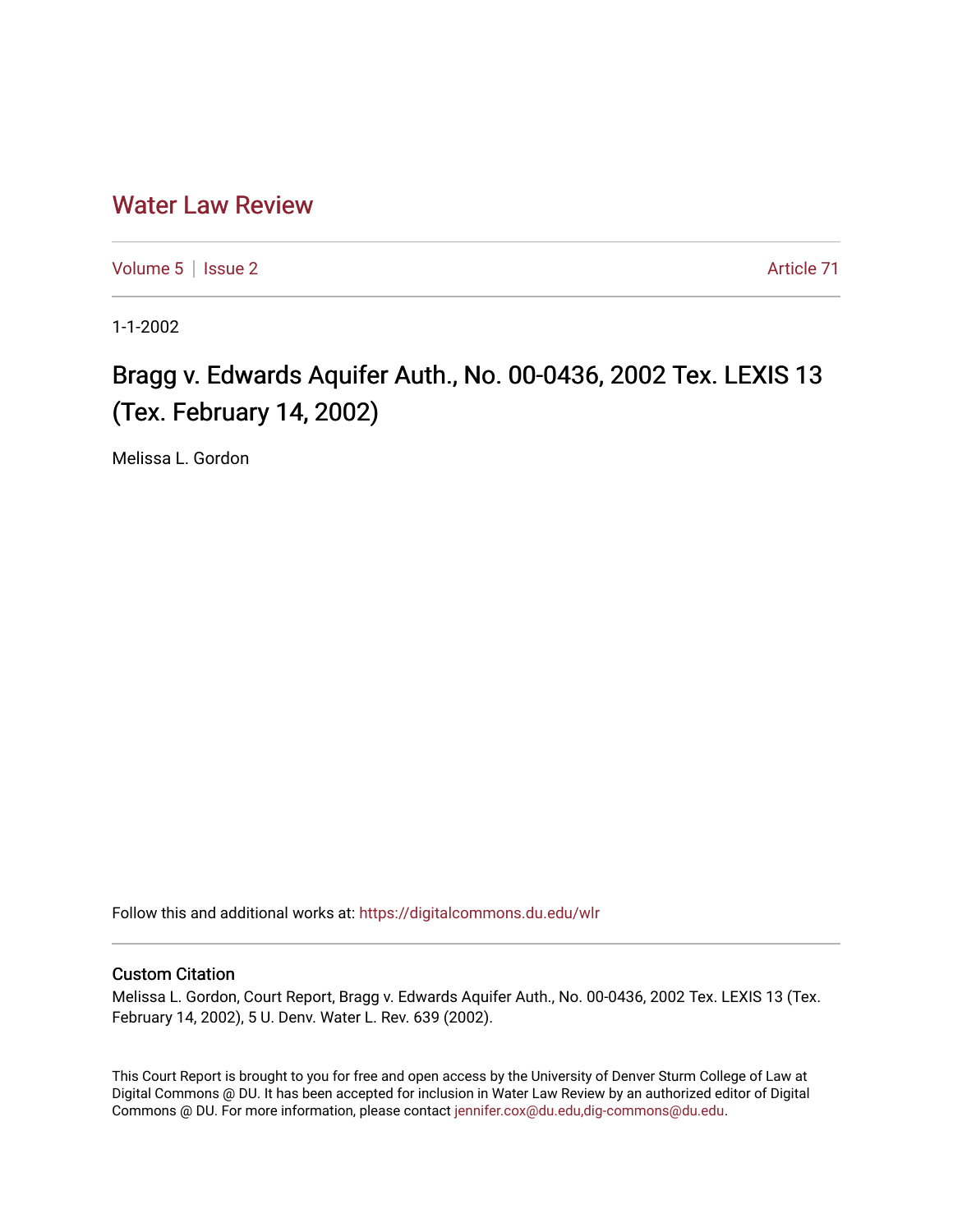nor riparian owners can interfere with their use. When the United States does not hold title to land upon which navigable waters lie, ownership determination of the navigable waters and the soil beneath them lies with states.

The court stated that the district court correctly identified the elements of the test for navigability: "a navigable waterway of the United States must (1) be or have been; (2) used to susceptible of use; (3) in the customary modes of trade and travel on water; (4) as a highway for interstate commerce."

Due to the lack of evidence on the navigability of the West Fork of the Stones River, aside from the notice by the Corps, the court reversed the ruling of the trial court and remanded for determination by the trier of fact based on evidence relevant to that determination.

The court stated if the West Fork of the Stones River was determined navigable, the riverbed was not subject to private ownership. As a result, Hardy would not be entitled to compensation of the condemned land below the low-water mark. In Tennessee, grants of land along navigable streams extend to the low-water mark only, and tide to the streambed remains with the state. If the waterway is navigable, the soil covered by water and the use of the stream belongs to the public. Therefore, any deed Hardy had only conveyed property extending to the low-water mark.

*Rachel M. Sobrero*

#### **TEXAS**

Bragg v. Edwards **Aquifer Auth., No.** 00-0436, **2002** Tex. **LEXIS 13** (Tex. February 14, 2002) (holding that the Edwards Aquifer Authority's adoption of well-permitting rules falls within the exception to the Property Rights Act for actions taken under a political subdivision's statutory authority to prevent waste or protect rights of owners of interest in groundwater).

Upon being denied a permit application for one of their two pecan orchards, Glenn and JoLynn Bragg ("Braggs") brought suit against the Edwards Aquifer Authority ("Authority") and its general manager.

The Edwards Aquifer Act ("EAA") created the Authority to manage groundwater withdrawals from the aquifer through a permit system. The **EAA** charged the Authority with carrying out the state legislature's mandate of conservation. The legislature anticipated that an increased withdrawal of water from the aquifer could cause a drought with potentially devastating effects.

The issue in the case hinged on the Authority's adoption of rules governing the issuance of well permits. The permit system gave preference to "existing users," which the EAA defined as people who withdrew and beneficially used the aquifer on or before June 1, 1993. The Braggs only accessed the aquifer by means of a well on one of

Issue 2